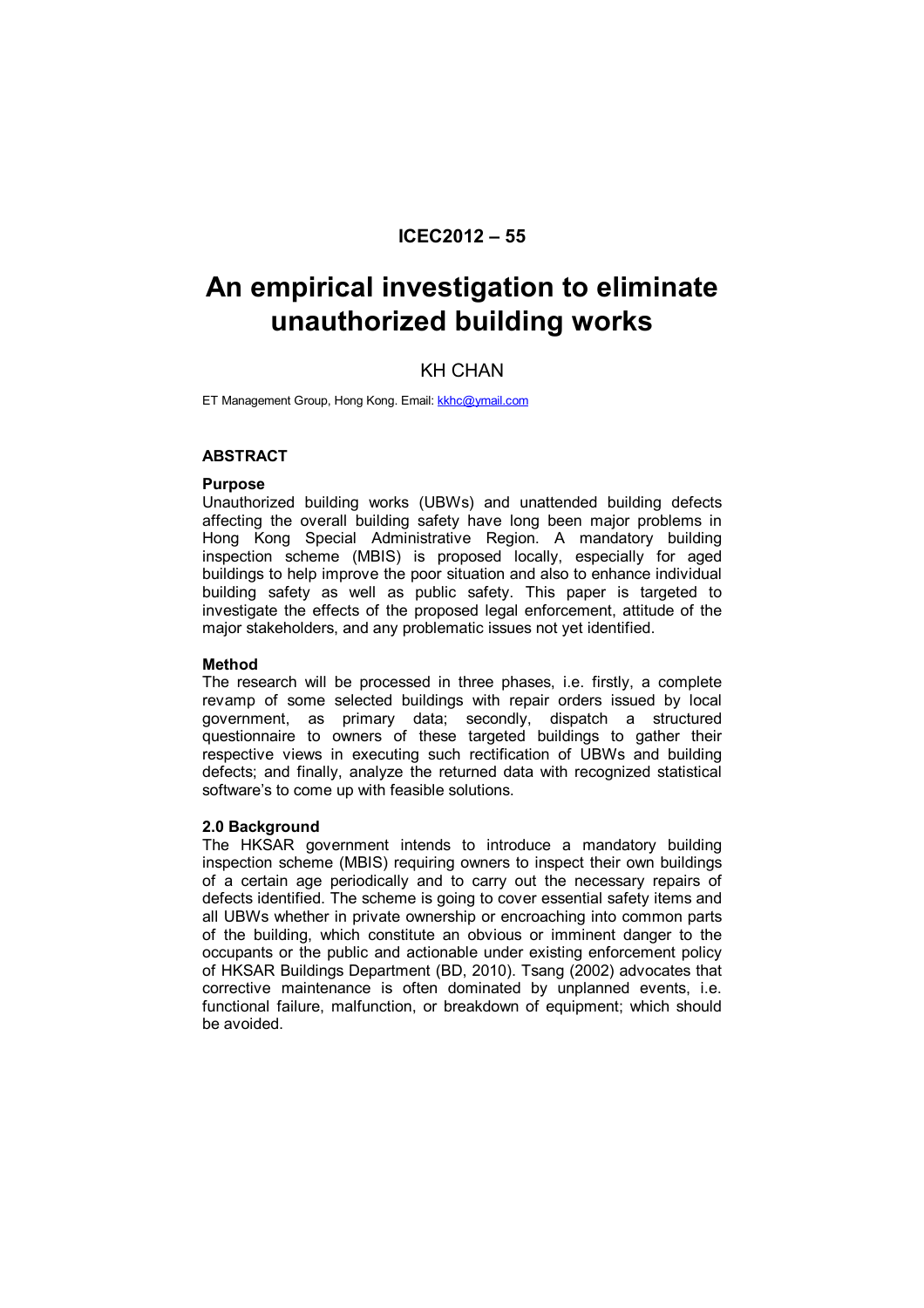The BD may take enforcement actions and issue orders requiring building owners to remove any illegal or dangerous structures from their property within a specified period. Examples of UBW include flower racks, abandoned metal racks, concrete canopies, structures with projection, light weight canopies, drying racks, shop fronts exceeding 500mm, airconditioning racks exceeding 600mm, metal cages, supporting frame for cooling towers, canopies, flat roof structures, rooftop structures, subdivision of flats, structural alterations, and drainage connections not complying with the relevant regulations. The BD would also implement action to defects of external walls, pipe works and UBWs or element in dilapidated condition.

#### **3.0 Literature Review**

The common defects of external walls in Hong Kong are crack and spalling, owing to its sub-tropical climate with high temperature, high humidity and frequent rainfalls. These problems are usually found in the building finishes such as rendering and mosaic tiles. The materials for external renderings are cement, lime and sand together with water and, sometimes, an admixture (Monks, 1988). The quality of the cement and lime is carefully controlled during manufacture, but it is not always easy to obtain good quality sand. Natural sands may be more readily available in suitable gradings, although crushed rock fines may be used provided the grading is satisfactory. The BS4049 (BSI, 1996) was complied in an attempt to clarify the terminology used, in order to avoid possible confusion and to promote effective communication throughout the industry. Ranges of rendered finished are roughcast, dry-dash, scraped finish, English cottage style, patterned finishes, tyrolean finish and travertine finish. Resistance to moisture penetration depends primarily on the design details of the building and the mix used for rendering. Water is less likely to penetrate through rendering of an absorbent character than through cracks in a dense rendering caused by the use of a strong mix, as explained in the following extracted from BS5262 (BSI, 1991).

*"Water may penetrate either through the pores of a rendering or through cracks or both. The extent of penetration through the pores will depend upon the permeability of the various coats, upon the permeability of the various coats, upon the relative suction of the rendering and the backing and also upon the quantity of water at any one point upon the surface. Rain falling upon a relatively smooth surface with little or no absorption does not distribute itself evenly, but tends to run down the surface in streaks. A rough surface, on the other hand, will break up the flow and so avoid the concentration of water at any point."*

Where cracks occur, particularly in a dense and impermeable rendering, water may enter and find its way between the rendering and the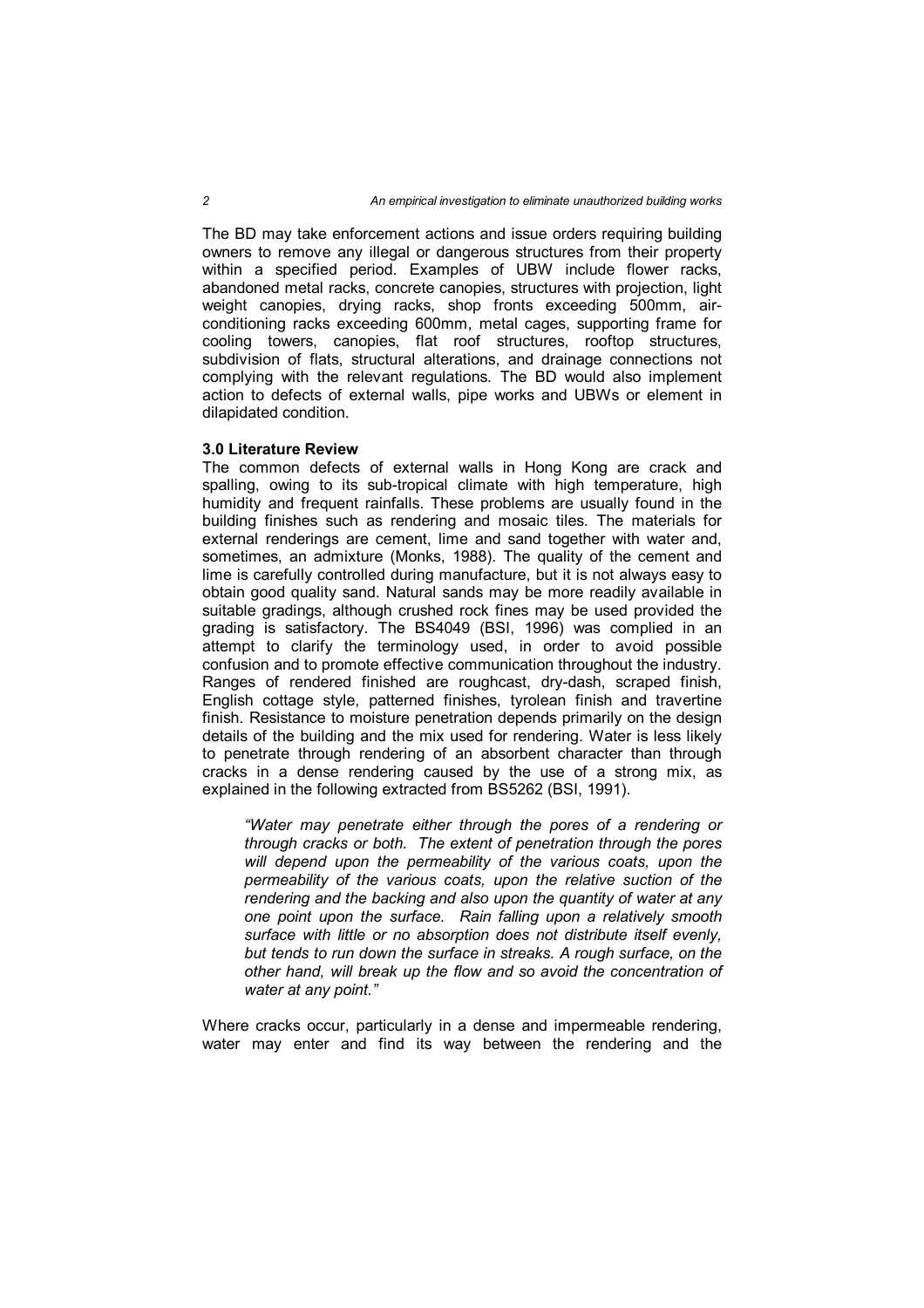background, or directly into the background. When this happens, the water is liable to cause trouble in one or more of several ways. It may cause loss of adhesion, further cracking or complete disintegration of the rendering through action upon the cement of soluble sulphates that may be present in the walling material; it may soak through the wall and cause dampness, loss of adhesion or disintegration of plasterwork inside; or it may have other deleterious effects. A rendering will generally absorb some water falling directly on it and retain this until conditions change and it can be evaporated outwards; the denser and more impermeable the rendering, the less water it will retain and the greater will be the risk of water penetrating through cracks into the background. A rough texture and porous rendering is normally more effective than a dense and impermeable paint finish.

Furthermore, mosaic tiles may be either glazed or unglazed, and either porcelain or natural clay based. Edges are usually cushioned (slightly rounded). ANSI Standard A137.1 (ANSI, 2008) requires ceramic mosaic tiles to have less than six square inches (3871 mm2) of face area. It is available in a variety of size and shapes including 1 by 1 inch (25.4 by 25.4 mm), 1 by 2 inches (25.4 by 50.8 mm), and 2 by 2 inches (50.8 by 50.8 mm). Usual thickness is 1/4 inch (6.35 mm), but some thicker ceramic mosaic tiles may be found. Slip-resistant surfaces are available. Conductive ceramic mosaic tile is also available, but only from limited manufacturers. Mosaic tiles are usually sheet mounted for application. Some are pregrouted with electrometric materials. Matching trim is available in mosaic tiles. Shapes include beads, coves, and surface bullnoses in various sized. Trim edges may be square or cushioned. Mosaic tile is used on either walls or floors and on both interiors and exterior surfaces.

In addition, most tile failures can be traced to one or several of the following sources: structure failure; structure movement; solid substrate problems; other building element problem; bad tile; improper design; bad workmanship; poor maintenance procedure; and miscellaneous source that are not easily categorized. Occasionally, it will not be possible to ascertain for a tile failure. It usually takes several improperly selected or installed elements to cause one visible tile failure. Often the individual errors are insignificant alone. For example, a properly constructed reinforced cement mortar setting bed with a cleavage membrane, and with properly located expansion joints, will withstand normal deflection and creep in the supporting concrete slab. The system might not fail if one of the component, say, part of the cleavage membrane, were omitted. It still might not fall if the reinforcement were laid across an expansion joint in the substrate or if the substrate were too rough to permit the cleavage membrane portions that were installed to slide freely. But with each omission or improperly constructed part, the chance of failure increase, until one error too many causes the system to fail. Many tile failure results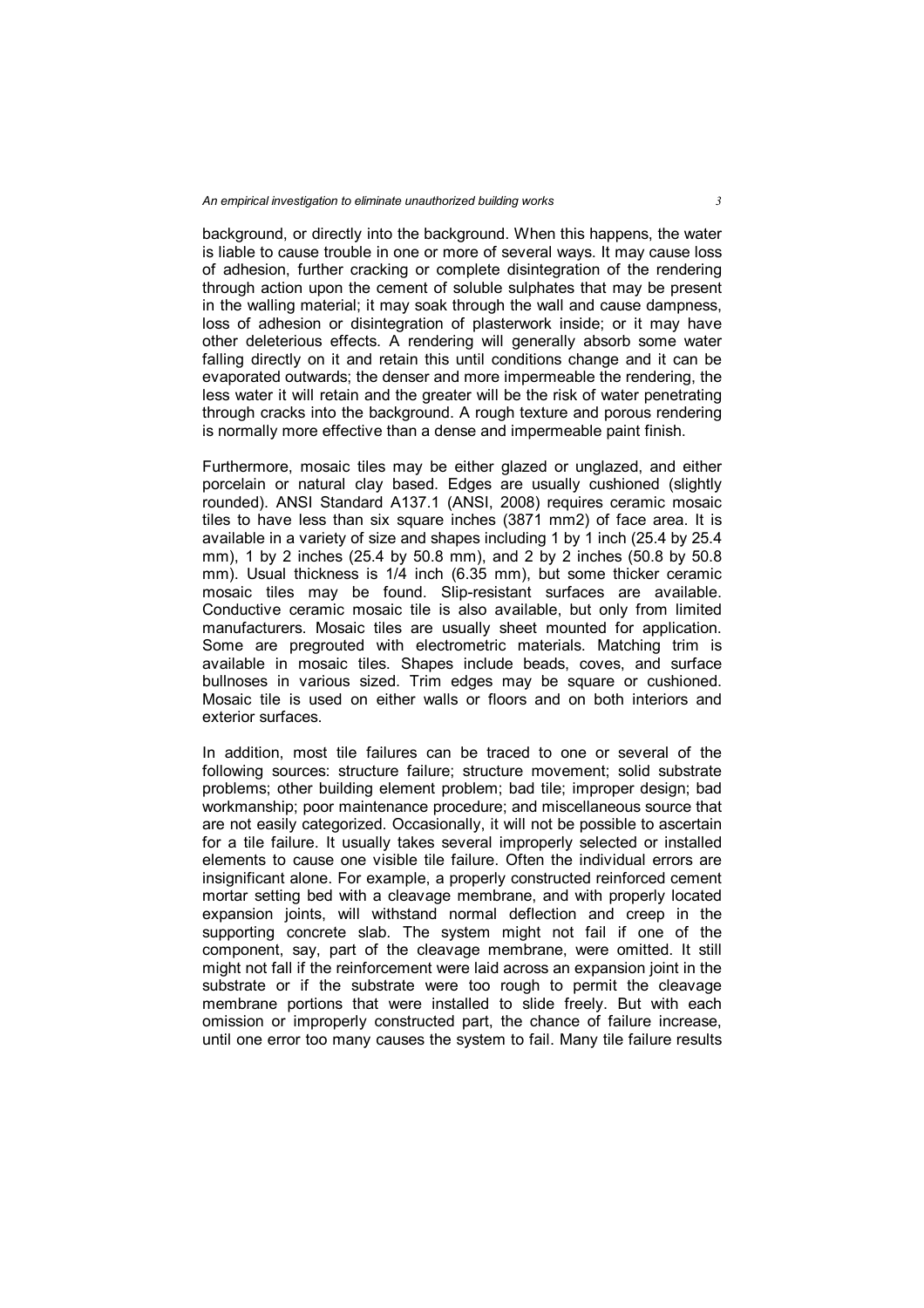from problems with the tile itself, its setting bed or joint grout. Other tile failures, though, result from problems with the construction underlying the tile and its setting bed. Those problems include structural failure and movement, and problems associated with solid substrates.

In general, aluminum window should confirm with ASTM Standard B221 (ASTM, 2008) and usually made from alloy 6063-T5 or T6. Sheet aluminum and bent plate products are also used. They are usually required to have the properties recommended in ASTM Standard B209 (2007) and are made either from alloy 5005, 5086, or 6061, as is suitable for the required finish. While field painting and other factory-applied finishes are also used, the exposed surfaces in most aluminum windows are either clear or color anodized or finished with a fluorocarbon polymer-based coating. Exposed fasteners for aluminum windows should be countersunk aluminum or stainless steel screw finished to match the windows or doors. Concealed fasteners may be aluminum or stainless steel, cadmium or zinc-plated steel or epoxy adhesive (Simmons, 1991). Anchors, clips, reinforcements, and accessories are usually either aluminum or stainless steel. Iron, carbon steel, and hot-dip galvanized steel may also be used if they are properly separated from the aluminum. There are at least twenty aluminum window types in the market, the most commonly used in buildings include awning, casement, single hung, double hung, horizontal sliding, top hung, vertical pivoted, and fixed windows.

Moreover, windows and their finishes fail for many reasons, most of which can be grouped into three categories. The first consists of problems with the surrounding or supporting construction. It includes excess structural movement, and failure in steel, concrete structure or partition framing. While the failure causes in the first category may not be the most probable ones for the failure of metal windows or their finishes, they are usually more serious and costly to fix than the other possible causes. Consequently, the possibility that they are responsible for a failure should be investigated. The second category concerns the materials and finishes used in the metal windows. It includes bad materials, inappropriate finish selection, improper preparation for an application of finishes, failure of the immediate substrate, failure to protect materials and finishes, failure to properly maintain applied finishes, and natural aging (Simmons, 1990). The third category includes improper design, inappropriate window selection, inappropriate hardware selection, improper fabrication, improper installation, and natural aging.

Under the Section 14 of the Building Ordinance (HKSAR, 2010), it is stipulated that:

*(1) Save as otherwise provided, no person shall commence or carry out any building works or street works without having first obtained from the Building Authority-*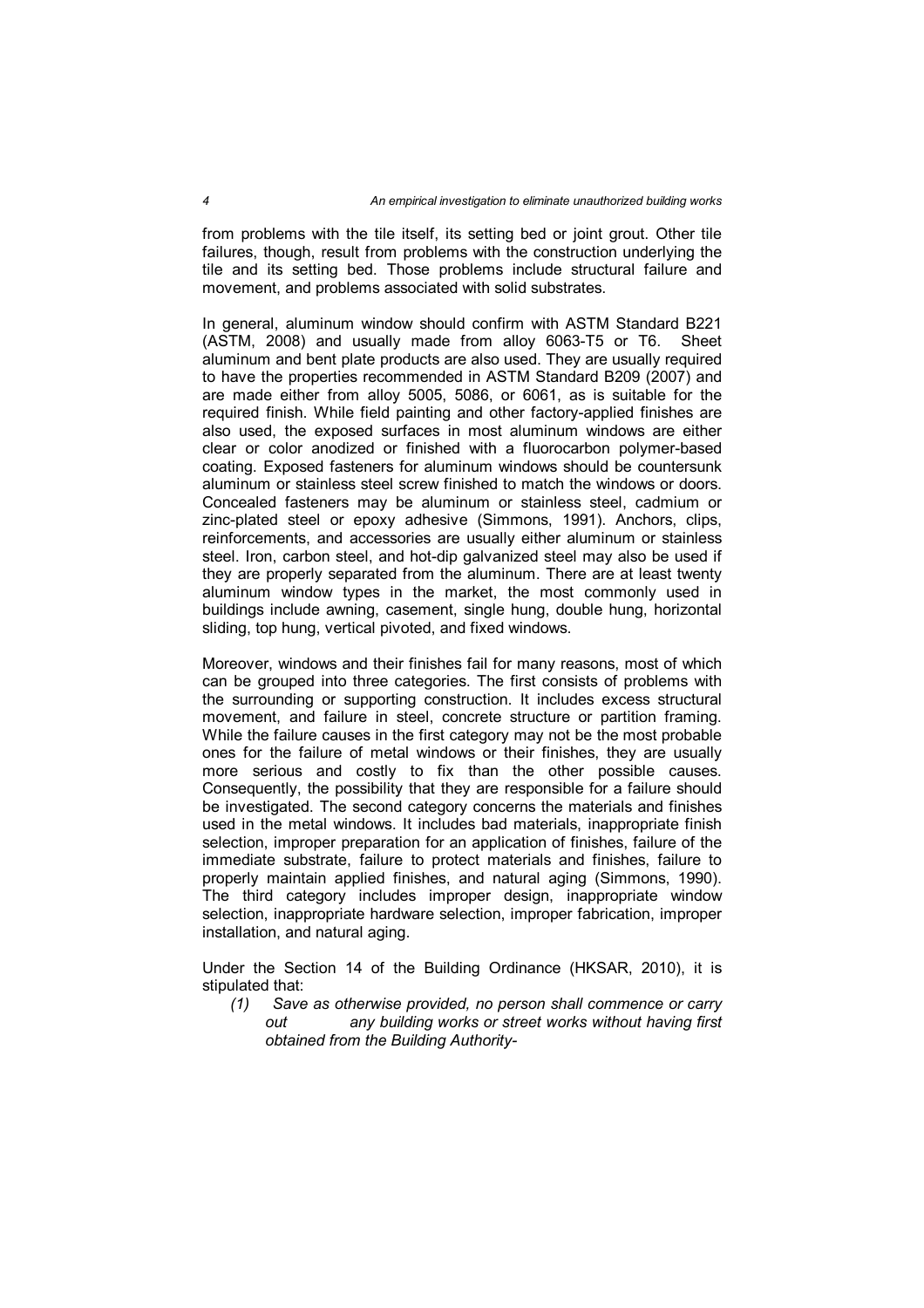- *(a) his approval in writing of documents submitted to him in accordance with the regulations; and*
- *(b) his consent in writing for the commencement of the building works or street works shown in the approved plan. (Amended 68 of 1993 s. 6)*
- *(2) Subject to section 28B(4), neither the approval of any plans nor the consent to the commencement of any building works or street works shall be deemed- (Amended 41 of 1982 s. 3)* 
	- *(a) to confer any title to land;*
	- *(b) to act as a waiver of any term in any lease or licence; or*
	- *(c) to grant any exemption from or to permit any contravention of any of the provisions of this Ordinance or of any other enactment.*

UBW are building works that have been carried out without the approval and consent of the Building Authority. They could be divided into two categories namely, "High-risk" and "Low-risk", depending on their nature and degree of danger with respect to public health and safety. Light-weight canopies of less than 500 mm projection, A/C metal supporting frames of less than 600 mm projection and laundry racks are common domestic amenities. These would not be regarded as UBW for the purposes of the assessment unless they are in a poor and dangerous condition. "High-risk" items would involve solid projection, canopy exceeding 500 mm projection, flower rack, A/C unit projection more than 600 mm, A/C unit suspended from canopy, abandoned/dilapidated A/C rack, projecting or suspended advertising signs in poor condition, projecting metal cage/frame, encroachments on canopy or architectural fins, etc. "Low-risk" items would include suspended advertising signs, roof top structures, flat roof structures, laundry racks, etc.

Besides, there are growing concerns about the problems caused by poor maintenance of buildings. There are about 40000 private buildings in Hong Kong, where 17000 buildings are aged 30 years or above and some 4000 buildings aged 50 years or above as stated by HKSAR Home Affairs Department (HAD, 2010). The safety of both the occupants and the public are at stake. A Mandatory Building Inspection Scheme (MBIS) would be framed under the existing enforcement policies, while owners would bear the ultimate responsibility. All building works without the approval of Building Authority are defined as UBW. Meanwhile, the existing policies could not pose adequate control to eradicate all UBWs within a short duration. The danger of having more UBWs in a high density district would escalate the chance of more injuries and damages.

#### **4.0 Methodology**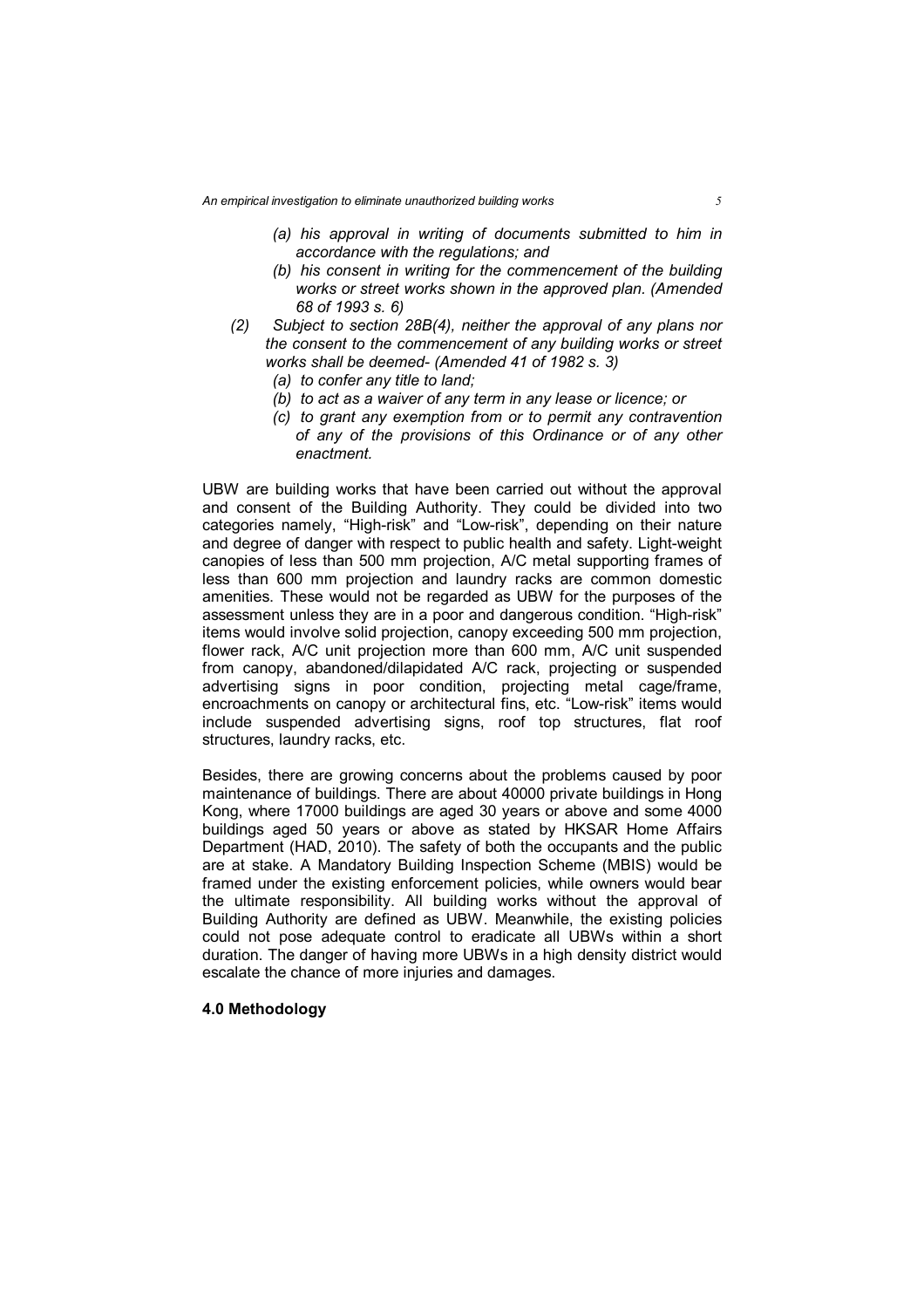Ten target aged buildings have been identified randomly from an old district SKW (anynomous), for a pilot study; through the Buildings Department's record of all the Occupation Permits attained by each building in Hong Kong. Each building's existing status and extent of UBWs like age, storey number, unit number, defects, potential and non-potential unauthorized building works are surveyed per local regulations. These crucial factors will be checked against one another for any positive or negative correlation, at 1 tailed significance level (either  $p < 0.05$  or  $p > 0.05$ ). Thus, we may then judge the way forward to tackle the problem more effectively. Due to resources limitation, only 10 of such aged buildings will be surveyed on the spot. The findings and analysis will hopefully shade some light for further research in this area. In addition, a structured questionnaire is prepared to obtain the major stakeholders' comments (i.e. owners and occupiers) on the potential effects of MBIS upon enhancing building safety.

## **5.0 Findings and Analysis**

The following findings have been obtained after the site survey of the 10 buildings:

| <b>Name of Building</b>                             | <b>Building</b><br>A      | <b>Building</b><br>в     | <b>Building</b><br>C | <b>Building</b><br>D | <b>Building</b><br>Е |
|-----------------------------------------------------|---------------------------|--------------------------|----------------------|----------------------|----------------------|
| Age of Building<br>(years)                          | 41                        | 39                       | 28                   | 24                   | 39                   |
| No. of Storey                                       | 9                         | 11                       | 24                   | 23                   | 10                   |
| No. of Unit                                         | 64                        | 105                      | 78                   | 63                   | 31                   |
| Defective Light<br>Weight Canopy (No.)              | 20                        | 89                       | 47                   | 9                    | 46                   |
| Defective Laundry<br>Rack (No.)                     | 110                       | 103                      | 37                   | 9                    | 67                   |
| Defective A/C Rack<br>(No.)                         | 84                        | 167                      | 88                   | 123                  | 69                   |
| Total non-potential<br>UBWs (% over unit<br>no.)    | 214<br>(334%)             | 359<br>(342%)            | 172<br>(221%)        | 141<br>(224%)        | 182<br>(587%)        |
| Defective Advertising<br>Sign (No.)                 | $\overline{\mathbf{4}}$   | 9                        | 8                    | 6                    | 1                    |
| Defective Shop Front<br>or Flower Rack (No.)        | $\overline{\mathbf{4}}$   | 5                        | 5                    | $\overline{7}$       | $\overline{2}$       |
| Defective &<br><b>Abandoned Metal</b><br>Rack (No.) | 9                         | 6                        | $\overline{7}$       | $\overline{7}$       | 3                    |
| Illegal Structure (No.)                             | 6                         | 13                       | $\overline{2}$       | 6                    | 5                    |
| <b>Total potential UBWs</b><br>(% over unit no.)    | $23\overline{)}$<br>(36%) | 33 <sub>o</sub><br>(12%) | $22 \,$<br>(28%)     | 26<br>(41%)          | 11<br>(35%)          |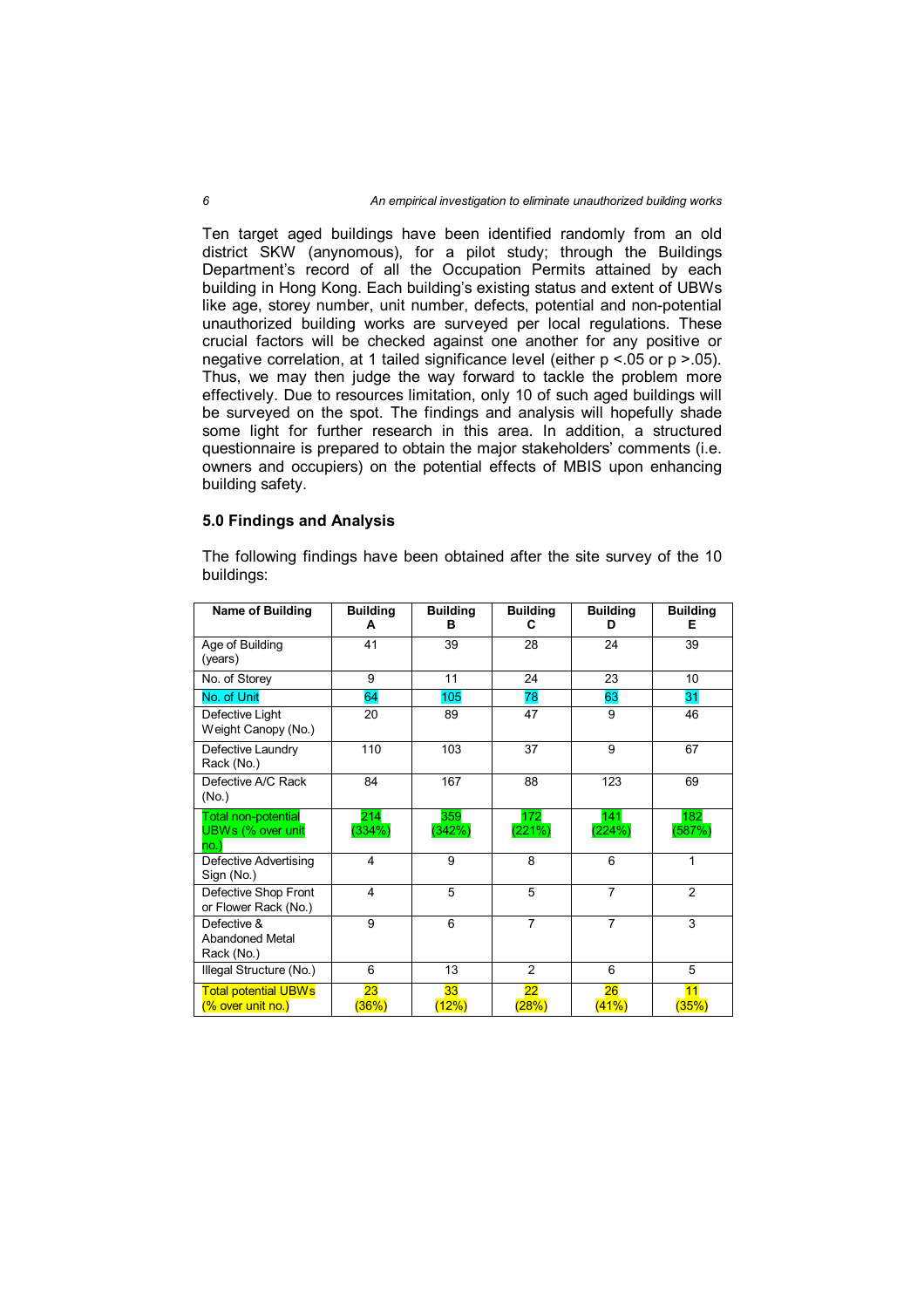| Total potential & non-<br>potential UBWs<br>(% over unit no.) | 237<br>(370%) | 392<br>(373%) | 194<br>(249%) | 167<br>(265%) | 193<br>(623%) |
|---------------------------------------------------------------|---------------|---------------|---------------|---------------|---------------|
|---------------------------------------------------------------|---------------|---------------|---------------|---------------|---------------|

**Table 1 Defective Condition of Building A – E**

| <b>Name of Building</b>                                             | <b>Building</b> | House         | <b>Buildi</b>           | House         | <b>Hous</b>           | <b>Total</b>  |
|---------------------------------------------------------------------|-----------------|---------------|-------------------------|---------------|-----------------------|---------------|
|                                                                     | F               | G             | ng                      |               | е                     |               |
|                                                                     |                 |               | н                       |               |                       |               |
| Age of Building (years)                                             | 43              | 42            | 41                      | 41            | 40                    |               |
| No. of Storey                                                       | 13              | 13            | 13                      | 13            | 13                    |               |
| No. of Unit                                                         | 48              | 36            | 72                      | 60            | 96                    | 653           |
| Defective Light Weight<br>Canopy (No.)                              | 147             | 115           | 201                     | 150           | 199                   |               |
| Defective Laundry Rack (No.)                                        | 21              | 30            | 97                      | 30            | 36                    |               |
| Defective A/C Rack (No.)                                            | 132             | 70            | 142                     | 140           | 125                   |               |
| Total non-potential UBWs (%<br>over unit no.)                       | 300<br>(625%)   | 215<br>(597%) | 440<br>(611%            | 320<br>(533%) | 360<br>(375)<br>$\%$  | 2703<br>(414% |
| Defective Shop Front or<br>Flower Rack (No.)                        | 4               | $\Omega$      | 1                       | 3             | $\Omega$              |               |
| Defective & Abandoned Metal<br>Rack (No.)                           | 1               | $\mathcal{P}$ | $\overline{\mathbf{4}}$ | 3             | 3                     |               |
| Illegal Structure (No.)                                             | 4               | 3             | 6                       | 3             | 6                     |               |
| <b>Total potential UBWs</b><br>(% over unit no.)                    | 9<br>(19%)      | 5<br>(14%)    | 11<br>(15%)             | 9<br>(15%)    | 9<br>(9%)             | 158<br>(24%)  |
| Total potential & non-potential<br><b>UBWs</b><br>(% over unit no.) | 309<br>(644%)   | 220<br>(611%) | 451<br>(310%            | 329<br>(548%) | 369<br>(384)<br>$%$ ) | 2861<br>(438% |

**Table 2 Defective Condition of Building F – J**

The general conditions of these buildings are found not satisfactory, as revealed from the above figures. The rendering are very old and without maintenance, while the numbers of UBWs are relatively high and some have been newly installed. Though the steel windows of some aged buildings were modified to aluminum windows, yet some remaining steel windows are defective. UBWs bring hygienic problems especially on flat roof structures such as blocking of drainage system. The roof-top structures also pose danger in fire rescues. The conditions of "low-risk" UBWs would turn to "high-risk" in few years if no prompt action is taken. The passive rate of controlling would be a reason leading to the increasing numbers of UBWs. Most aged buildings are not managed/maintained by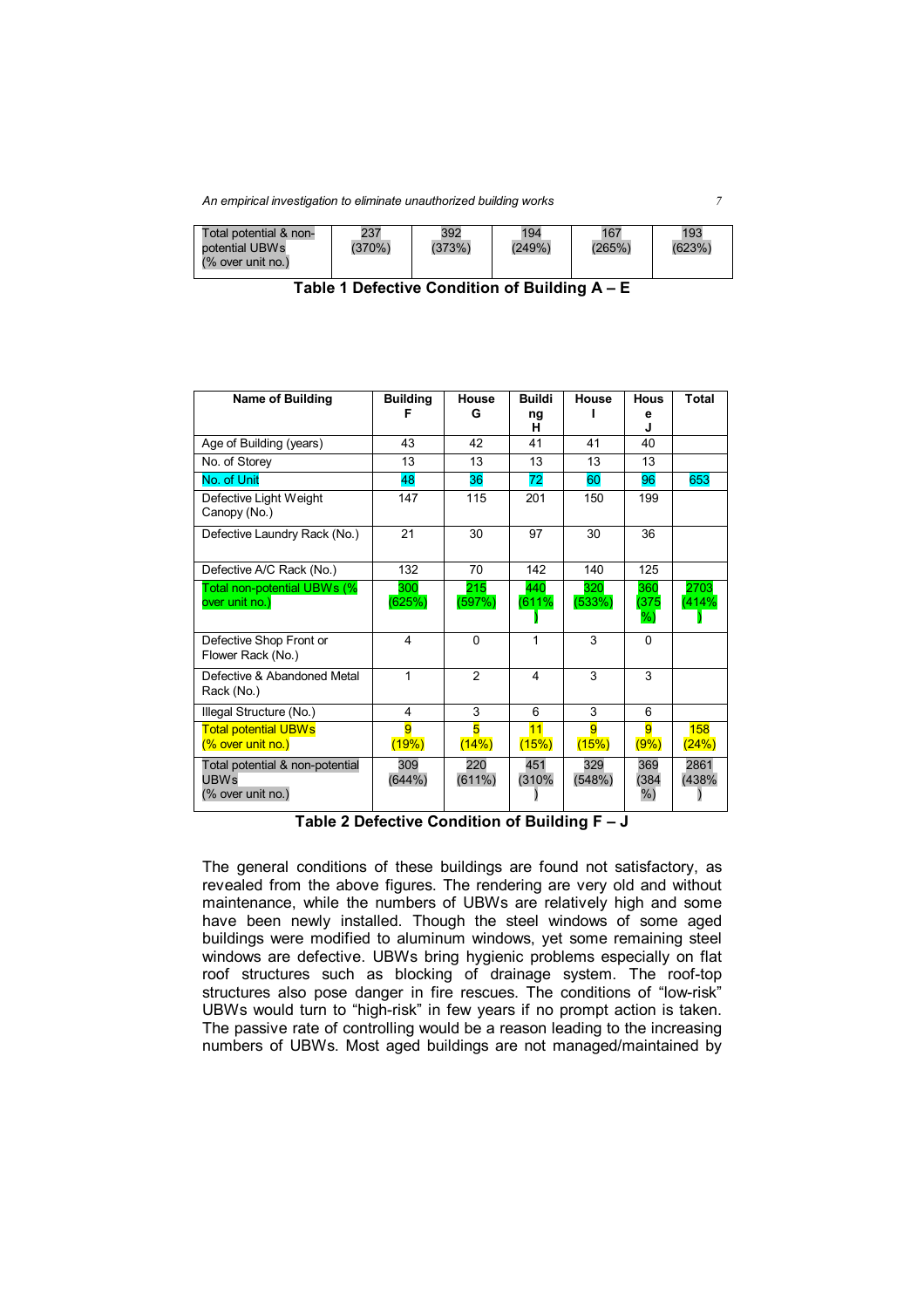owner's committees nor owners corporations, thus problems are getting worse. Furthermore, some statistical analysis are performed.

As revealed in Table 3, there is a significant positive relationship existing between *Total non-potential UBWs (VAR2) and Age of Building (VAR4)*   $(r=.593, p < 05)$ . From this finding, more attention should be paid for nonpotential UBWs for aged buildings.

#### **Correlations**

|                 |                            | VAR00002 | VAR00004 |
|-----------------|----------------------------|----------|----------|
| VAR00002        | <b>Pearson Correlation</b> |          | .593     |
|                 | Sig. (1-tailed)            |          | .035     |
|                 | N                          | 10       | 10       |
| <b>VAR00004</b> | <b>Pearson Correlation</b> | .593     |          |
|                 | Sig. (1-tailed)            | .035     |          |
|                 |                            |          |          |

\*. Correlation is significant at the 0.05 level (1-tailed).

**Table 3 Correlation between Variable 2 and 4**

As revealed in Table 4, it appears that there is no significant correlation between *Total potential UBWs (VAR3) and Age of Building (VAR4).* However, there may be a barely significant negative relationship between the two variables (r= -.548, p barely at .05). Yet, this potential UBW issue for aged buildings could not be disregarded by owners.

#### **Correlations**

|                 |                            | VAR00003 | <b>VAR00004</b> |
|-----------------|----------------------------|----------|-----------------|
| VAR00003        | <b>Pearson Correlation</b> |          | -.548           |
|                 | Sig. (1-tailed)            |          | .051            |
|                 |                            | 10       |                 |
| <b>VAR00004</b> | <b>Pearson Correlation</b> | $-.548$  |                 |
|                 | Sig. (1-tailed)            | .051     |                 |
|                 |                            |          |                 |

**Table 4 Correlation between Variable 3 and 4**

As revealed in Table 5, it reveals that there is no significant correlation between *Total potential and non-potential UBWs (VAR5) and Age of Building (VAR4)* (r= -.426, p > .05). Yet, this potential and non-potential UBW issue for aged buildings could not be disregarded by owners.

## **Correlations**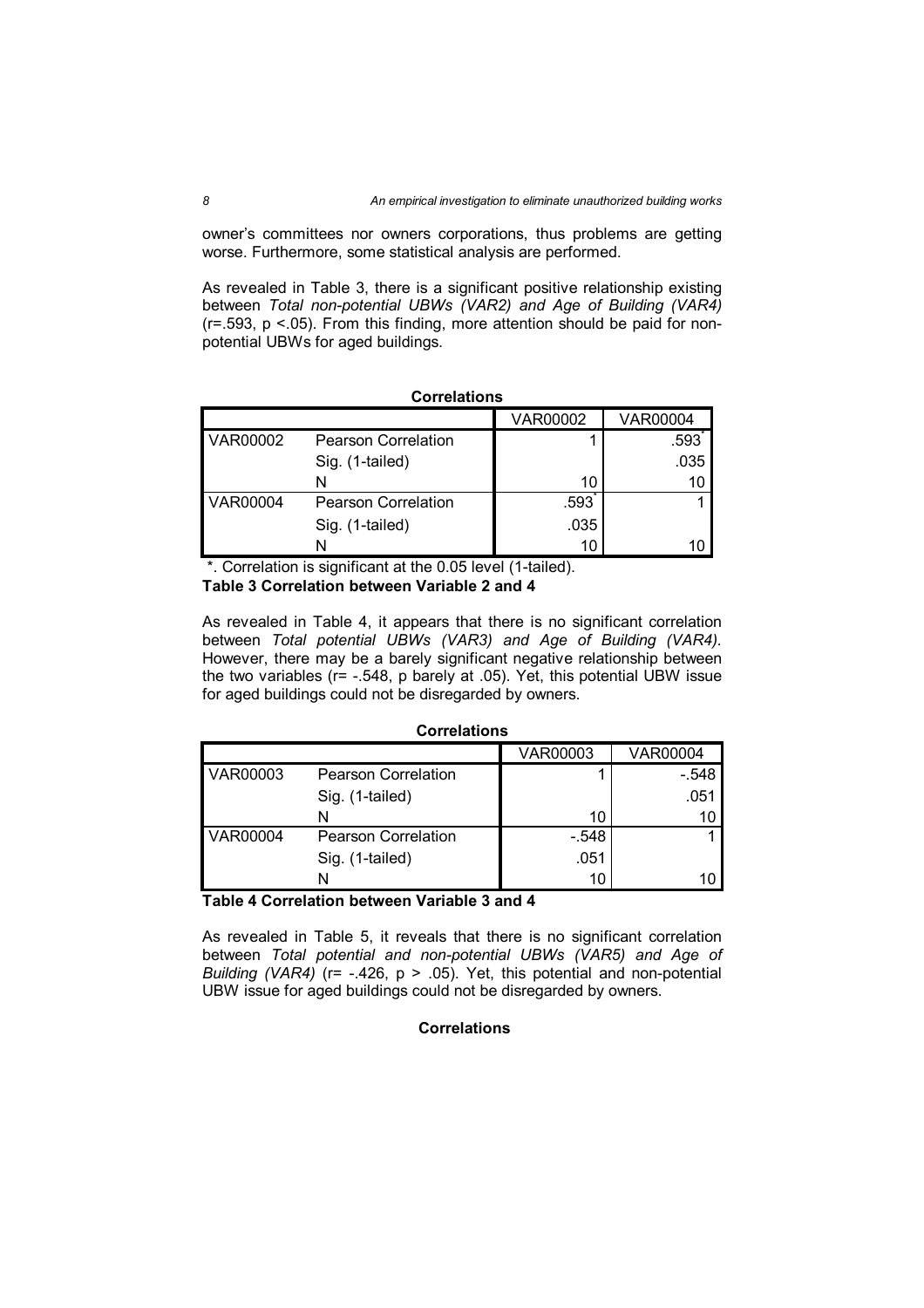|                 |                            | VAR00005 | VAR00004 |
|-----------------|----------------------------|----------|----------|
| VAR00005        | <b>Pearson Correlation</b> |          | .426     |
|                 | Sig. (1-tailed)            |          | .110     |
|                 |                            | 10       | 10       |
| <b>VAR00004</b> | <b>Pearson Correlation</b> | .426     |          |
|                 | Sig. (1-tailed)            | .110     |          |
|                 |                            |          | าเ       |

## **Table 5 Correlation between Variable 4 and 5**

As revealed in Table 6, it demonstrates that there is no significant correlation between *No. of Unit (VAR1) and Total potential and nonpotential UBWs (VAR5)* (r= .512, p > .05).

| <b>Correlations</b> |                            |                 |                 |  |  |
|---------------------|----------------------------|-----------------|-----------------|--|--|
|                     |                            | <b>VAR00001</b> | <b>VAR00005</b> |  |  |
| <b>VAR00001</b>     | <b>Pearson Correlation</b> |                 | .512            |  |  |
|                     | Sig. (1-tailed)            |                 | .065            |  |  |
|                     |                            | 10              | 10              |  |  |
| <b>VAR00005</b>     | <b>Pearson Correlation</b> | .512            |                 |  |  |
|                     | Sig. (1-tailed)            | .065            |                 |  |  |
|                     |                            | 10              |                 |  |  |

**Table 6 Correlation between Variable 1 and 5**

However, as revealed in Table 7, the relationship between *No. of Unit (VAR1) and Total potential and non-potential UBWs (VAR5) is significant*  $(r= .655, p < .05)$ , having controlled for Age of Building. For estate with more unit numbers, more attention should be paid to control potential and non-potential UBWs.

| <b>Correlations</b>      |                 |                             |                 |                 |  |  |
|--------------------------|-----------------|-----------------------------|-----------------|-----------------|--|--|
| <b>Control Variables</b> |                 |                             | <b>VAR00001</b> | <b>VAR00005</b> |  |  |
| <b>VAR00004</b>          | <b>VAR00001</b> | Correlation                 | 1.000           | .655            |  |  |
|                          |                 | Significance (1-<br>tailed) |                 | .028            |  |  |
|                          |                 | df                          | 0               |                 |  |  |
|                          | VAR00005        | Correlation                 | .655            | 1.000           |  |  |
|                          |                 | Significance (1-<br>tailed) | .028            |                 |  |  |
|                          |                 | df                          |                 |                 |  |  |

**Table 7 Correlation between Variable 1 and 5, control Variable 4**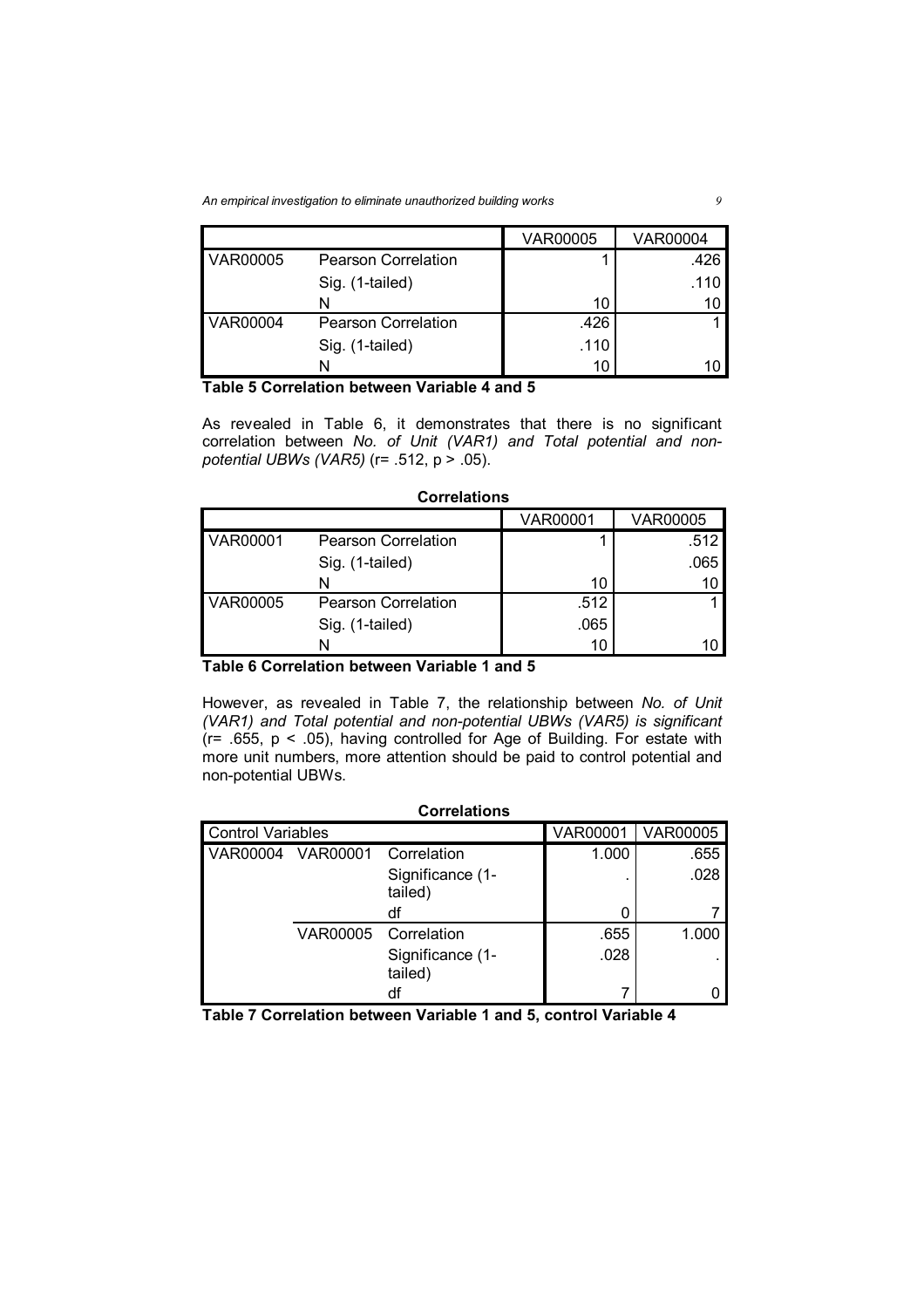Furthermore, 174 questionnaires (out of 653 randomly sent) were received, with the following findings and analysis.

1. Do you agree that a MBIS should be implemented?





The majority, 95% agree to implement MBIS.

2. Age of buildings subject to regular inspection should be\_



**Figure 2**

The majority, 80% agree that buildings over 20 years to be regularly inspected.

3. Inspection intervals to be adopted.

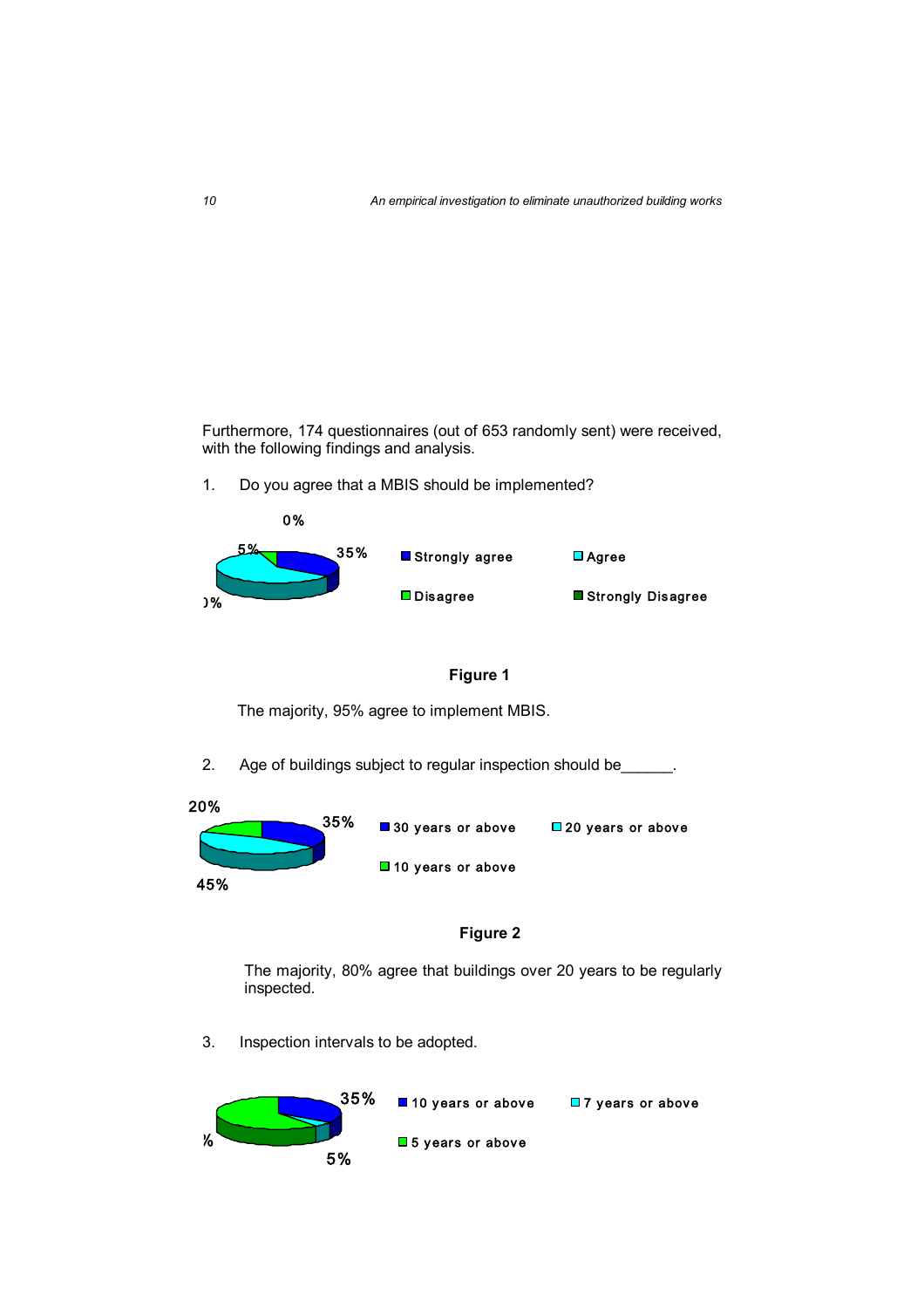### **Figure 3**

The majority, 95% agree to adopt 5 to 10 years inspection intervals.

4. Do you agree that private domestic buildings of 3 storey or less



should be exempted from the MBIS? **Figure 4**

The majority, 75% agree that private domestic buildings of 3 storey or less should be exempted from the MBIS.

5. Do you agree that the proposed MBIS should be accompanied with a mandatory building insurance scheme for further protection of the public?





The majority, 90% agree that the proposed MBIS should be accompanied with a mandatory building insurance scheme for further protection of the public.

6. Do you agree that Building Safety Loan Scheme (BSLS) can encourage the private building owners to carry out repair works or removal of all unauthorized building works (UBWs)?

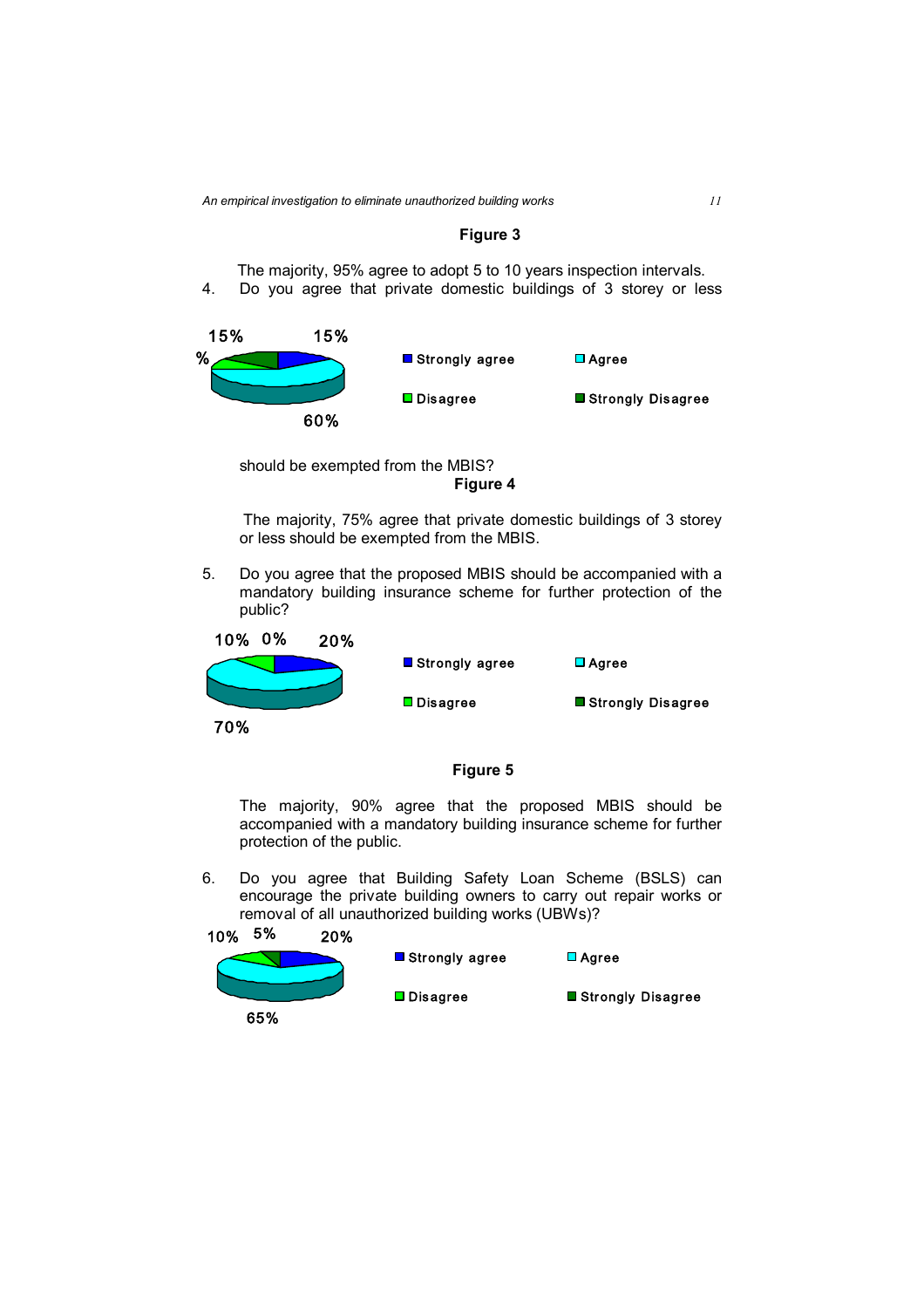#### **Figure 6**

The majority, 85% agree that the BSLS can encourage the private building owners to carry out repair works or removal of all UBWs. 7. Do you agree that UBW can be divided into two categories, low risk



**Figure 7**

The majority, 75% agree that the UBW can be divided into two categories, low risk and high risk.

8. Do you agree that flat roof and roof top structures will increase the



risk of danger to health as well as fire rescue? **Figure 8**

The majority, 72% agree that flat roof and roof top structures will increase the risk of danger to health as well as fire rescue.

9. Do you agree to launch a scheme like Mandatory Window Inspection

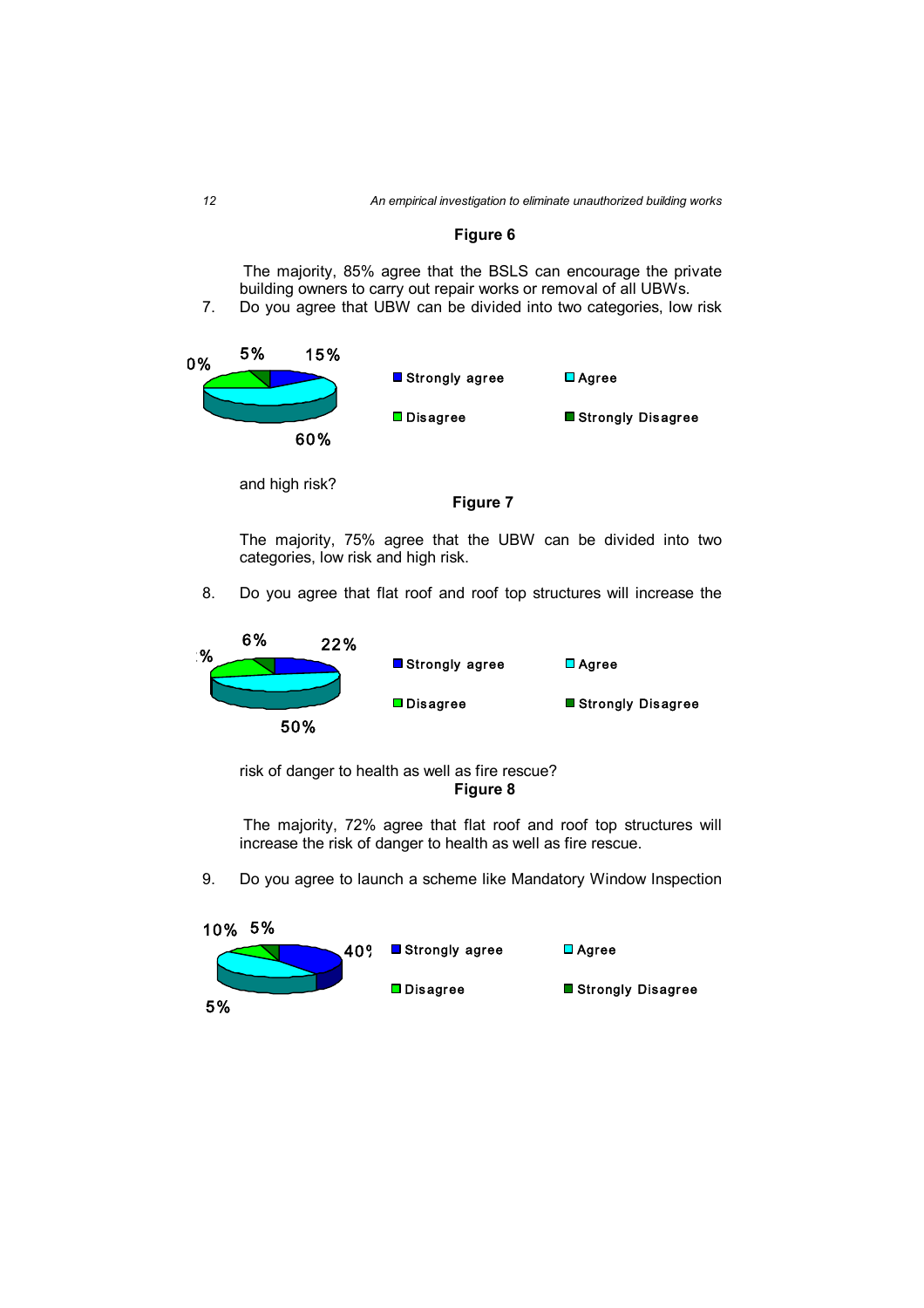Scheme as well?

#### **Figure 9**

The majority, 85% agree to launch a scheme like Mandatory Window Inspection Scheme as well.

10. Do you agree that window workers should be registered with a government licence authority to carry out installation and repair works



The majority, 85% agree that the window workers should be registered with a government licence authority to carry out installation and repair works of window.

## **6.0 Conclusion**

As revealed from the statistical analysis, more attention should be paid for non-potential UBWs for aged buildings. For estate with more unit numbers, more attention should be paid to control potential and non-potential UBWs. The result of the questionnaires survey indicates MBIS should be launched, for buildings aged above 20 years, with an inspection interval of 5 to 10 years, including a mandatory window inspection; where not more than 3 storey private domestic buildings would be exempted. Registration of window workers can provide a more professional and responsible service, while project better confidence to the public. Roof top and flat roof structures should be removed to enhance fire safety and health. The deterioration of old building would increase the danger to public. MBIS would be accompanied with a mandatory building insurance scheme for further protection of the public. The majority, 85% agree that the BSLS can encourage the private building owners to carry out repair works or removal of all UBWs. This study reveals the above fundamental concerns, threshold, constraints and actions to be implemented to enhance for better building safety for a potential long-outstanding problem in Hong Kong.